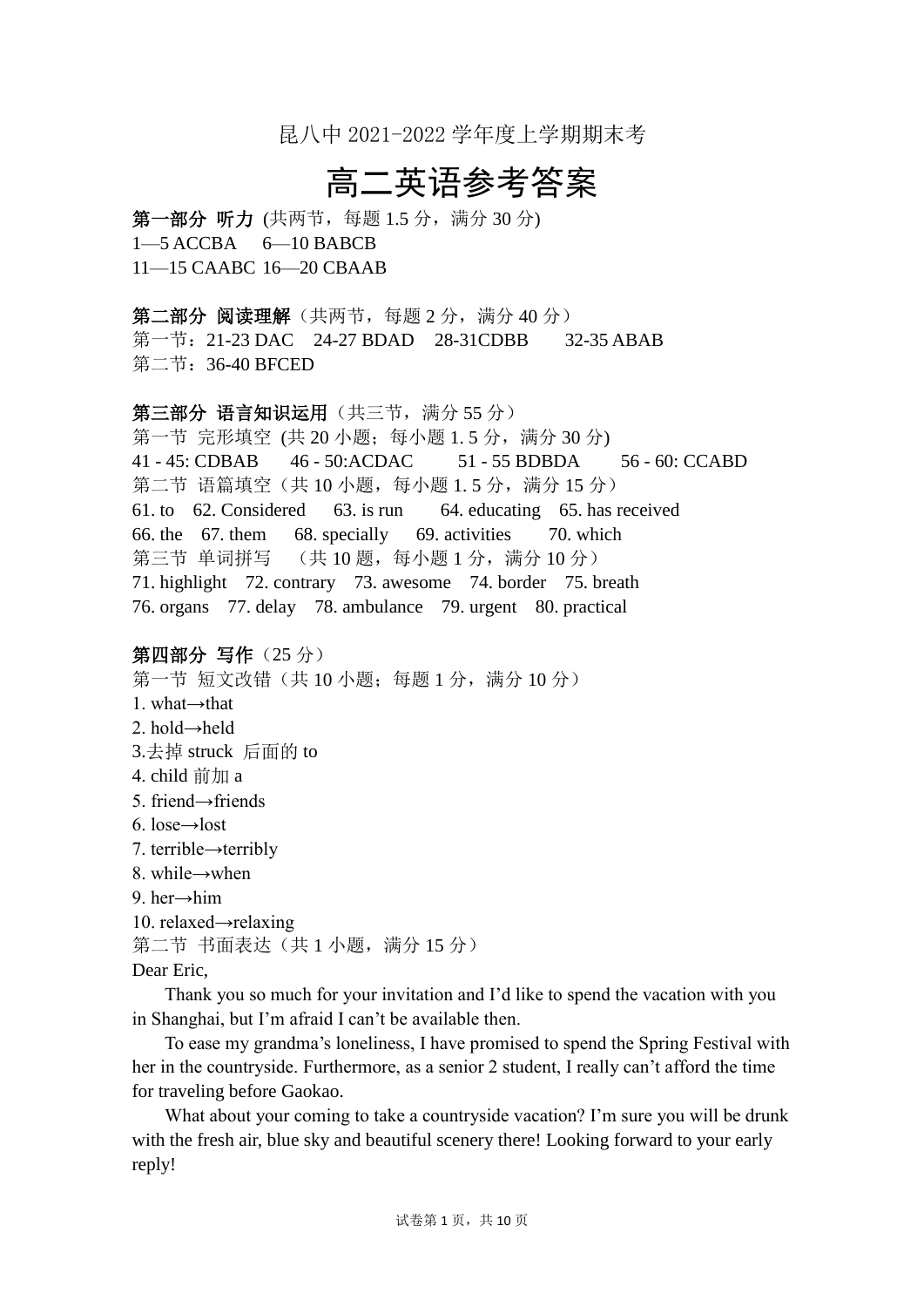# 【听力文本】

### **Text 1**

W: Can you open the lift doors for me?

- M: Sure, just let me put down my hot coffee quickly first. **Those boxes look heavy.**
- W: Thanks. I don't want to take the stairs. **My legs aren't strong enough to go up two**

# **floors carrying these. (1)**

# **Text 2**

M: When I'm in the library, I like sitting at the long tables in the reference section. It's quiet there.

# W: **I prefer to read in the chairs in the history area. They make me relaxed. (2)**

M: But there're always too many people talking there.

# **Text 3**

- W: **If you were on this TV show, what topic would you answer questions on? I think you'd be great at James Bond.**
- M: **No, I haven't seen the recent ones past the 1990s. I'd be useless at music too. Probably sport. (3)**

# **Text 4**

- M: **Every Thursday, at 8:00 p.m., people go out into the street and clap.** They do it to say thank-you to health workers.
- W: Yes, I read about that on Tuesday. **Shall we join in tomorrow? (4)**

**Text 5** 

- M: **What about this one? I always love spy movies.** They always have the best tools because the government pays millions of dollars for technology.
- W: However, the scientists creating the technology should deserve all the credit. **Well, I'll get the tickets right now. (5)**

**Text 6** 

- W: What's this box? Did the waiter leave this here or was it the customer before us?
- M: **It's a gift, from me. (6)** I was really annoyed that my flight was changed last week. I would have loved to be at your birthday party. Sorry I missed it.
- W: Wow, John. I can't believe you got me something. (6) You remind me of our **anniversary last year. (7) I feel very special right now. (6)**
- M: **Good, I hope you like it, honey. (7)** I was a bit worried when I was shopping for you. I couldn't figure out what to get at first. But I think this will be perfect. Open it up.
- W: Are these tickets?
- M: Yes. They're plane tickets to come see me in California.

# **Text 7**

- M: Can you answer the phone if someone calls? I need to write up this order. It is going to take me a few minutes.
- W: Sure, **but let me go to wash my hands first. (8)** I was just cutting up some hot peppers.
- M: **OK. (8)** Since you are going downstairs, **can you bring me up some vegetable**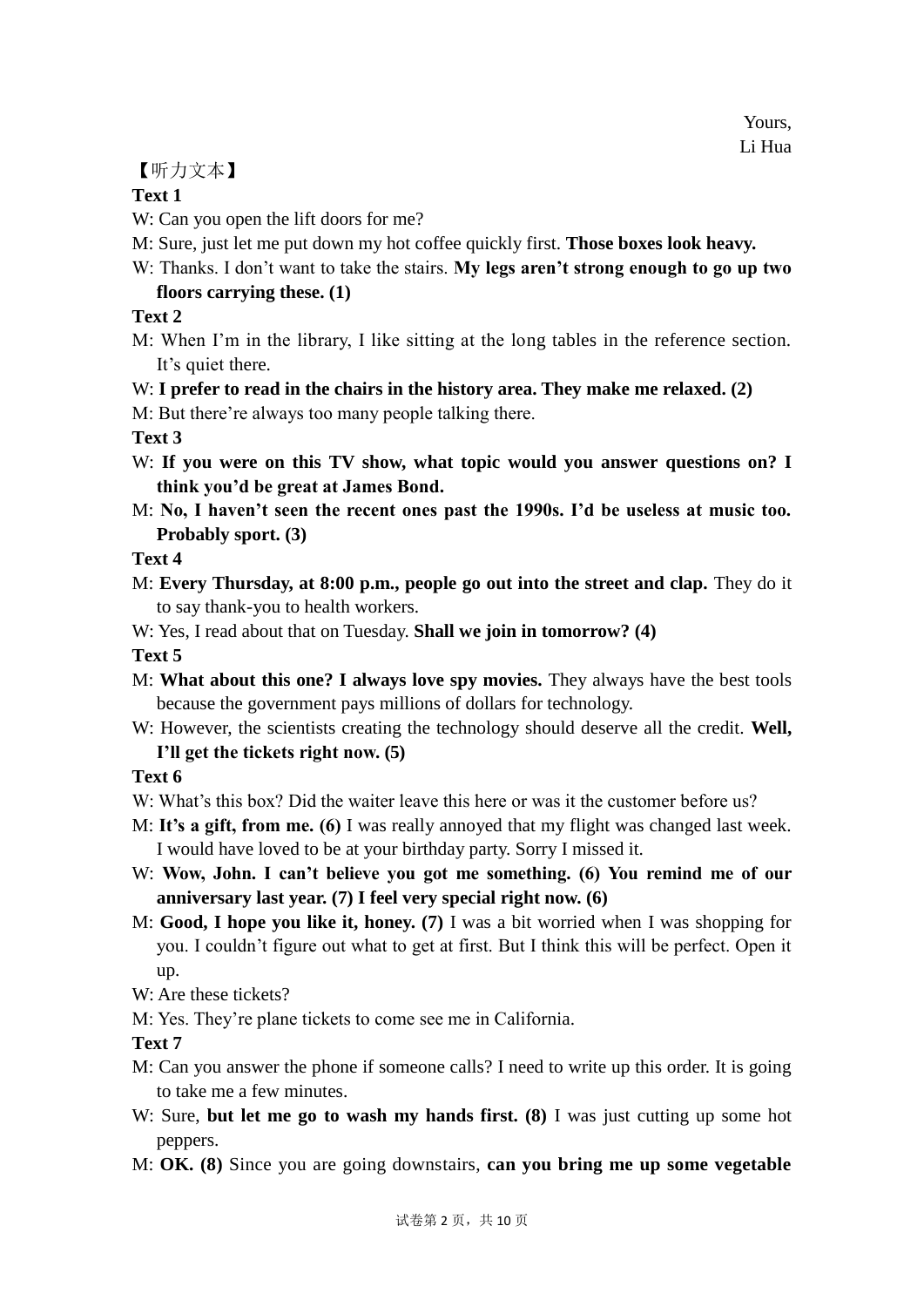**oil from the shelf? (9)** I forgot to get it before when I brought up the eggs and flour from the cupboard.

- W: Sure. But since we moved everything around down there, I don't know where it is. Would it be on the shelf still?
- M: No. I moved most things from the shelf up into the kitchen. Now that we have the extra space, I thought it'd be easier. **The oil should be next to the boxes on the floor. They are right by the stairs. (10)**

#### **Text 8**

- M: **Good morning. What can I do for you? (11)**
- W: **I want to send some things out of the state. (11)**
- M: Sure. What will you send?
- W: I have three things. There's a letter and a check that are going to Ohio, and this book that will go to Pennsylvania.
- M: Let's do the letter and the check first. **The book will need to be put in a box since it won't be able to fit in an envelope. (12)** What is the address the envelope will go to?
- W: It's right here on this paper. It's my brother's address. His name is Michael Douglass.
- M: OK, **now let me get you an empty box for the book. Where will this package go? (12) (13)**
- W: That will be going to my co-worker in Pennsylvania. Here's the address. I also have the stamps that my company has already paid for.
- M: I see you only have enough stamps for the regular delivery speed. It won't get there for two weeks. If you want this to arrive within a week, it will cost an extra \$5.
- W: **I need it to get there before this Friday.** (13) It contains our month reports.

#### **Text 9**

- M: Mrs. Graham's class on Friday was really interesting. **She talked about a discovery that was found in France. (14)**
- W: **Oh, I think I read about that in an article.** (14) It's about how some researchers found a string from 50,000 years ago, right?
- M: Yes. We even saw the string in a video. I was amazed at how something so old could last that long. It didn't look very impressive to me, though. The piece was very thin and short.
- W: That doesn't matter. **What's important is that the string shows ancient people were smarter than we thought. They used certain tools much earlier than scientists assumed. (15)**
- M: I get it now. Scientists thought that ancient humans could only do simple things like making a fire and creating basic art, right?
- W: Yes. The string and the rope are both made from plant materials. However, **in order to tie them correctly, a person needs to understand a little math. This is because the pieces need to tie into one another in certain ways. That's what scientists are so surprised about. (16)**
- M: **It's amazing how much we don't know about ancient humans. (17)** I wish that we could see what other things they knew about. I only hear of really simple tools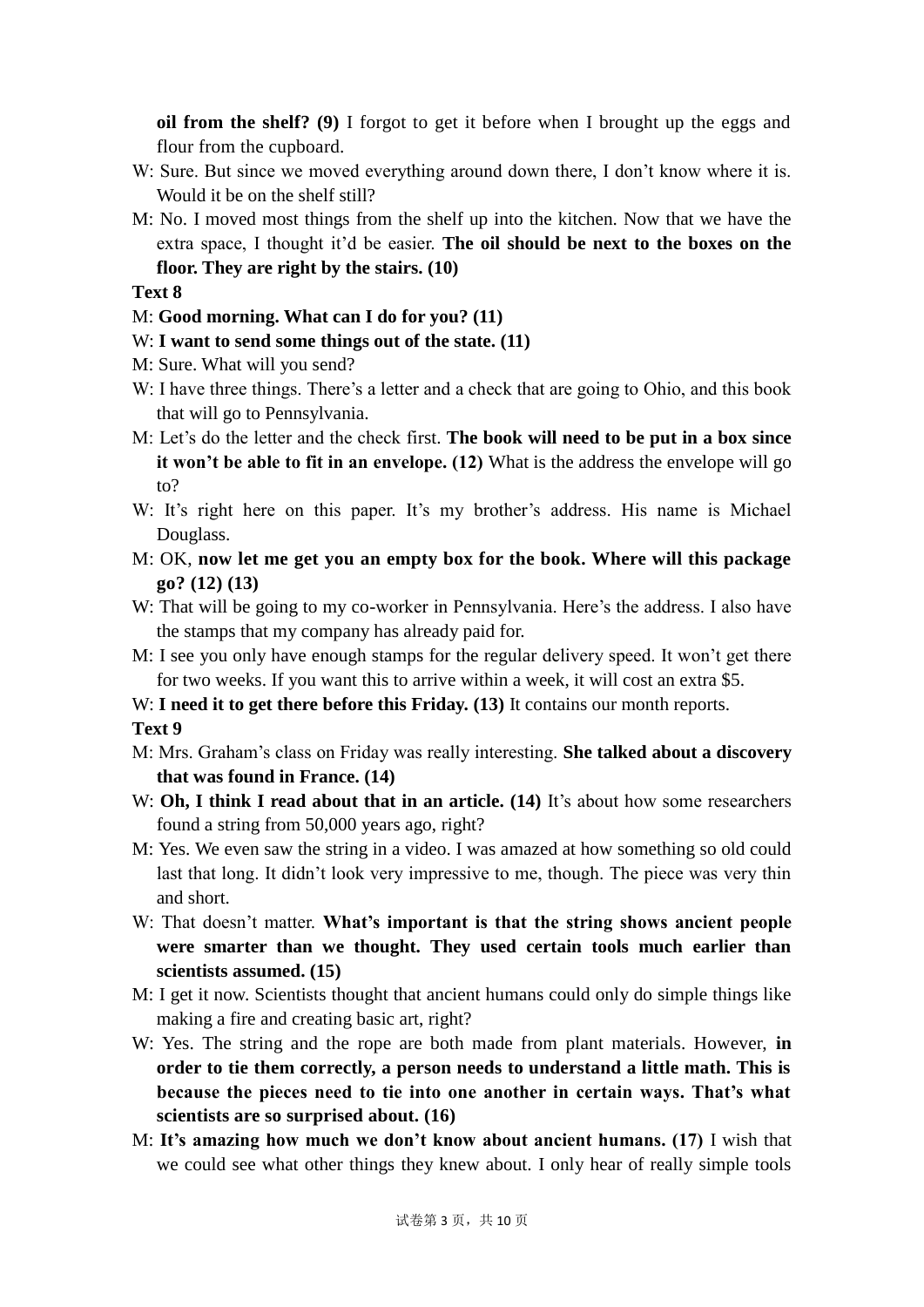being found. Do you think this is because some ancient humans moved around a lot?

W: No. **I think it's because time has destroyed most of the tools. As far as we know, ancient people didn't have any way to record their history, either. (17)**

### **Text 10**

**Today, I'm going to talk about gestures and how we use our hands when we talk. (18)** Most of what I'm going to say is based on research done by Professor Susan Meadow. **She's written about her work in a book called** *Hearing Gesture: How Our Hands Help Us Think***. (19)** It's on your book list. **Professor Meadow has spent a long time studying gestures. We usually don't notice how we're using our hands when we talk. (19)** But how we move our hands, our eyes, and even our bodies all help us to communicate. **The first point I'd note from her findings is that everybody gestures, even people who have been blind from birth. (20)** What this means is that someone who has never seen a gesture will still use their hands when they're speaking. **Scientists have concluded that gesturing is not something that we learn from other people. It's something that we do naturally. We're all born with it. (20)**

### 第二部分 阅读理解

第一节:

#### **A**

这是一篇应用文。主要推荐了三个适合家庭出游时居住的伦敦的酒店。

21.细节理解题。根据 Athenaeum 部分的"Even before you arrive at the hotel in London, they'll be in touch to make sure your kids have their favorite DVDs, treats and more to keep them happy.(甚至在你到达伦敦酒店之前,他们会联系你,确保能让你 的孩子享受到他们最喜欢的 DVD,招待,还有更多能让他们开心的东西)"可知, Athenaeum 酒店在客人入住前就会了解孩子的喜好,以准备好他们喜欢的东西。 故选 D。

22.细节理解题。根据 The Nadler Kensington 部分的"There's a mini kitchen so you can prepare your own light meals and snacks.(这里还有小厨房,这样你就可以自己准 备简单的食物和点心了)"可知,在该酒店,客人可以自己做食物。故选 A。

23.细节理解题。根据 Melia White House 部分的"Let kids feel grown-up with their own check-in area at Melia White House….(在 Melia White House 酒店中有孩子自己 登记入住的区域,让孩子们觉得自己已经长大了……)"可知,如果孩子想体验自己 登记入住的感觉的话,可以选择 Melia White House。故选 C。

**B**

这是一篇记叙文。文章讲述了作者小时候在蒙大拿州农场的经历,以及从那次经 历中获得的启发。

24. 词句猜测题。根据上文"avoiding the food on dirty plates in the sink (避免吃水槽 里脏盘子里的食物)"和下文"wet sand sticking to her hands(湿沙粘在她的手上)" 可知, 此处 cringing at 应表达与 avoiding 类似的意义, cringing at 意为"对……感到 局促不安"。故选 B。

25.细节理解题。根据文章第二段"I probably didn't help as much as I should have, could have or would have if I'd been a little older. (如果我再大一点的话,我可能没 有帮助到我本应该,本可以或者本该帮助到的)"可知,作者当时太小,所以帮不 上忙。故选 D。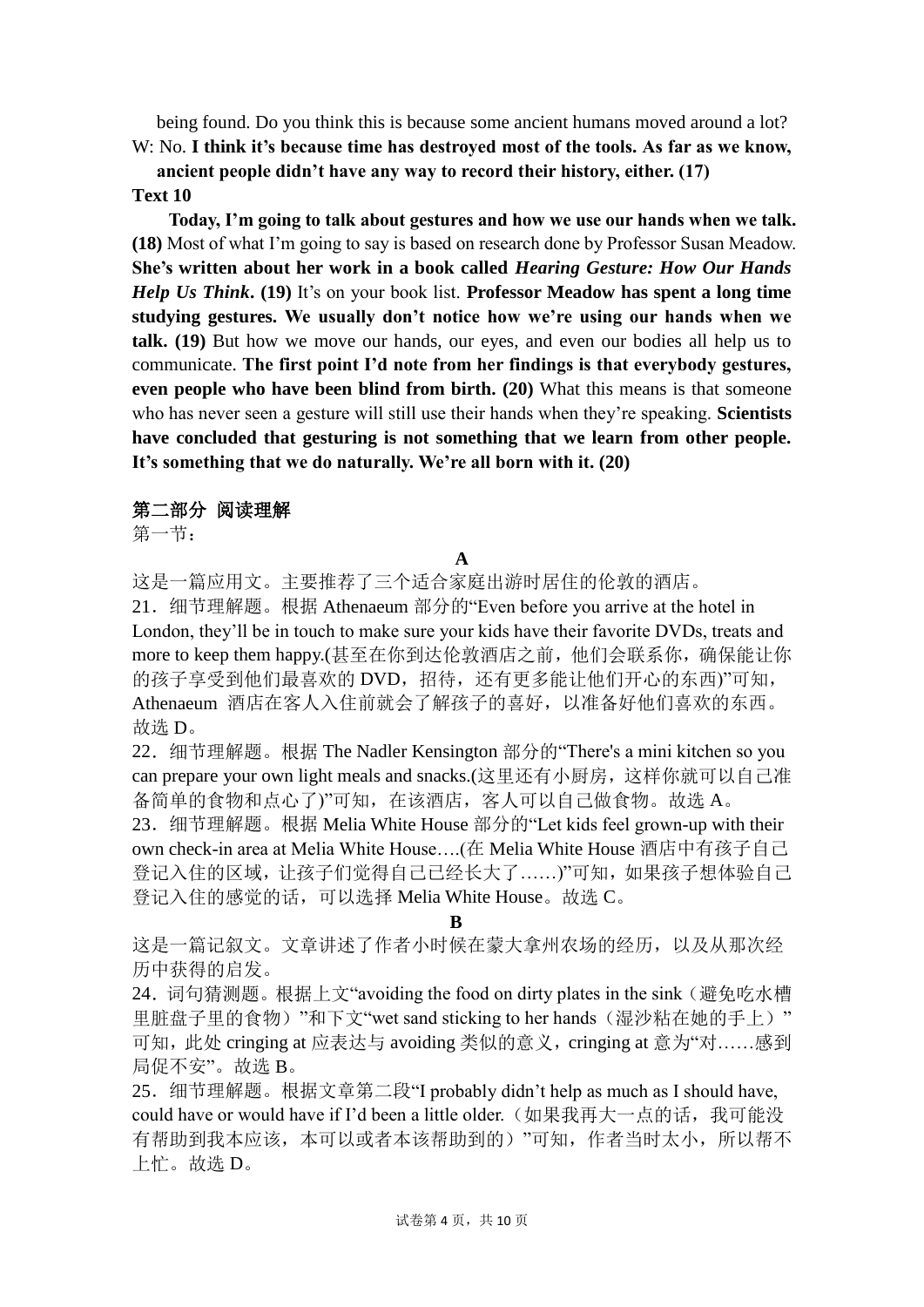26.细节理解题。根据文章第四段"But I worked up my courage and put my fingers around them. My heart beat in fear and excitement as I pulled with all my strength. (但 我鼓起了勇气,伸出了我的手指。当我用尽全身力气拉的时候,我的心因恐惧和 兴奋而怦怦直跳)"可知,作者鼓起了勇气全力把小羊拉了出来。故选 A。 27.推理判断题。根据文章最后一段"Sometimes you need to get your hands a little dirty to experience something amazing and pure.(有时候你需要把你的手弄脏一点, 才能体验一些神奇和纯粹的东西)"可知,作者想要告诉孩子们有时需要把手弄脏, 去探索不寻常的东西。故选 D。

**C**

这是一篇说明文。文章主要介绍了关于急救的许多误区,并给出一些建议。 28.细节理解题。根据 Top four first aid misconceptions:( 急救中的四大误区:)下 列第一段中"The only thing you should put on a burn is cold water…. Put the affected area under cold running water for at least ten minutes."(你唯一应该放在烫伤处的东 西是冷水……。把受影响的地方放在冷水下至少十分钟。)可知烧伤后应该立即用 冷水冲洗。故选 C 项。

29.细节理解题。根据 Top four first aid misconceptions:( 急救中的四大误区:)下 列第二段中"If you put a bleeding wound under a tap, you wash away the body`s clotting agents(凝血剂) and make it bleed more."(如果你把一个流血的伤口放在 水龙头下,你会冲走体内的凝血剂,让伤口流血更多。)可知,如果伤口用水冲洗 会失血更多。故选 D 项。

30.细节理解题。根据 Top four first aid misconceptions:( 急救中的四大误区:)下 列第四段中"You can learn enough first aid knowledge in a few minutes to save someone`s life—whether it`s from reading a book, attending a course or watching videos online."(你可以在几分钟内学习到足够的急救知识来挽救一个人的生命 ——无论是通过读书、参加课程还是在线观看视频)可知,我们可以用不同的方 法快速学会急救。故选 B 项。

31.主旨大意题。通读全文,根据第一段中"There are many misconceptions surrounding first aid."(关于急救有许多误解。)以及后文"Top four first aid misconceptions:"( 急救中的四大误区:)及内容可知,本文主要介绍了人们对急救 的一些误解。故选 B 项。

**D**

这是一篇说明文。友谊不仅存在于人类社会,在动物世界中也以各种不同方式存 在着友谊,并且以海豚、老虎、狮子为例来说明。

32.细节理解题。根据文章第二段最后一句"It suggests that dolphins form social bonds based on shared interests. (这表明海豚以共同的兴趣为基础形成社会联系。)" 可知,海豚交朋友的时候更关注共同的兴趣。故选 A 项。

33.推理判断题。根据第四段"But instead of eating Timur, Amur liked to play with him and got angry when others were close to his friend...They are actually more likely to feel bored."(但是,阿穆尔不吃帖木儿,而是喜欢和他一起玩,当其他人和他的朋 友走得近的时候,他会生气……事实上,他们更有可能感到无聊。)可知,Amur 在 圈养的条件下可能会感到无聊,因此需要有动物和它一起玩。故选 B 项。

34.细节理解题。根据最后一段"In 2011, scientists found bats often hang out with a few particular friends, keeping loose ties to the rest of their group. Humans are different. "We do not work, play and live together with the same friends all the time," Swiss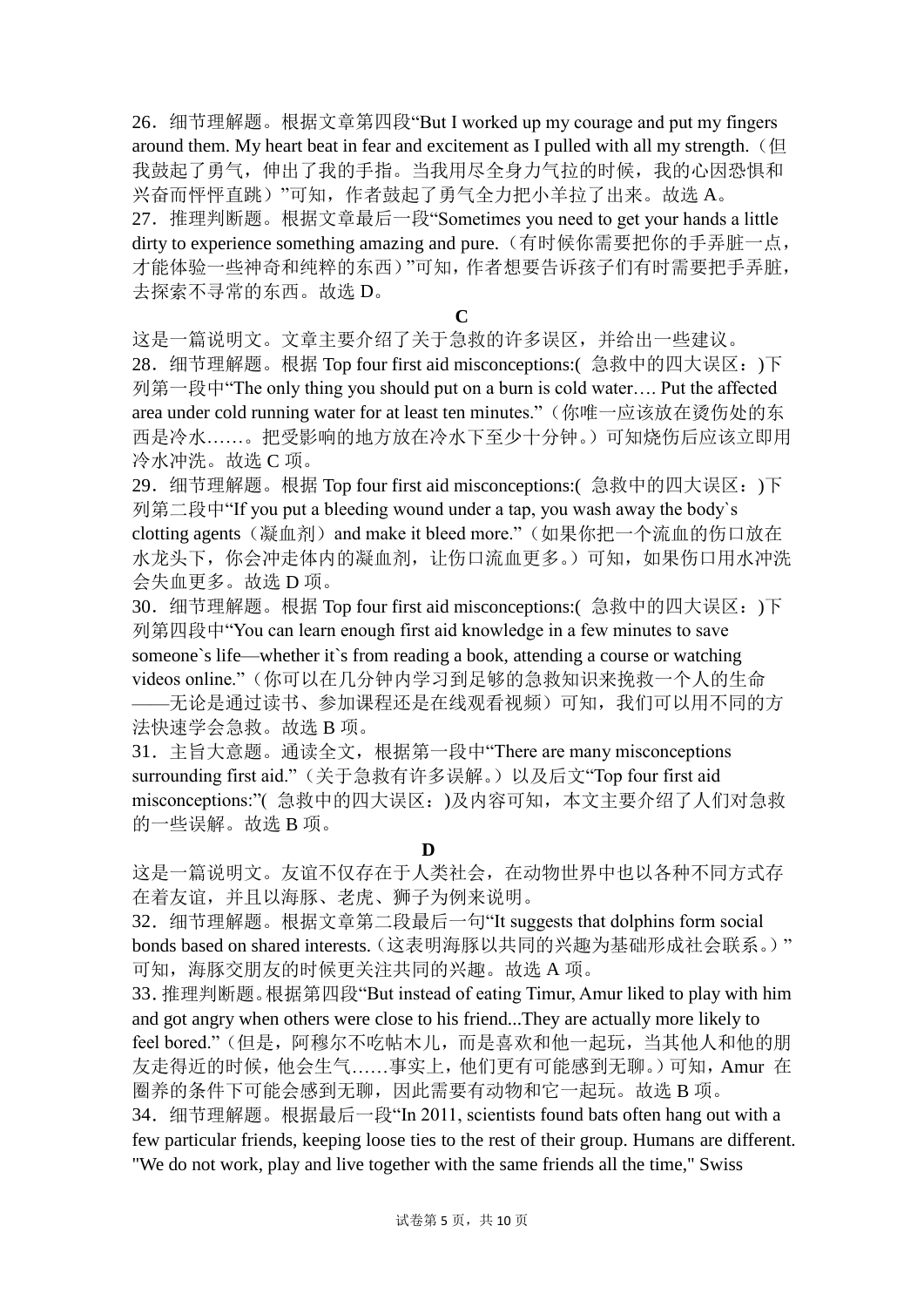zoologist Gerald Kerth explained." (2011 年, 科学家们发现蝙蝠经常和几个特定的 朋友出去玩,与群体中的其他成员保持松散的联系。人类是不同的。瑞士动物学 家 Gerald Kerth 解释说:"我们并不是一直和同一群朋友一起工作、玩耍和生活。") 可知,蝙蝠和人类交朋友方面的不同之处是,它们通常和特定的几个朋友一起玩。 故选 A 项。

35.推理判断题。文章第一段介绍友谊不仅存在于人类社会,在动物世界中也存 在着友谊, 以及"Apart from dolphins, elephants and horses are also known to form friendships."(除了海豚,大象和马也会交朋友。)后面几段着重以海豚、老虎、狮 子为例来说明动物世界中不同的友谊存在形式。因此本文主要是以举例的方式展 开的。故选 B 项。

第二节: 七选五

本文是一篇议论文。文章讲述了成功路上不能做的几件事。

36.空格处是段落小标题。根据下文"Different people may interpret "success" in different ways"(不同的人对成功有不同的理解。),因此推断本段讲述不要让别人 决定你的成功是什么。故选 B。

37.前文"Different people may interpret "success" in different ways: some of them measure it in money, and other ones in positive changes to people around them and the world in general"(不同的人对成功的诠释不同,有的人认为有钱即是成功,而有 的认为自己对他人和世界有积极的改变是一种成功。)因此可知对于成功的标准, 不同的人有不同的理解。所以,如果你想成功,不要让别人把他们对成功的诠释 强加于你。故选 F。

38.根据主题句"Do not believe anything without questioning it.(不要在没有质疑的前 提下去相信任何事)"及下文中的"They are critical thinkers(他们是批判性的思想家)" 可知,此处说明了成功的人的特征,会有质疑,不会仅仅接受任何新的信息都是 真实的。故选 C。

39.本段主题句"Do not worry about all unpredictable things that may happen to you." (不要担心可能发生在你身上的所有不可预知的事情。)下文"Be ready to improve and change your deeds and decisions when things suddenly don't go according to your plan."(当事情突然不按照你的计划进行时,准备好改进和改变你的行为和决定。) 因此推断,空格处承上启下说明,不要担心,要接受不能预测的未来。选项 E 中 accept the fact that your future can't be predicted 与主题句相照应。故选 E。 40.由空格后内容 "Your attempts to become "good" for everyone will turn into nothing but new worries, stresses, and problems Successful people do not concentrate on the quantity of people to please, but worry about their quality and focus on developing friendships with people they really care about.( 你试图成为对每个人的都 友好的尝试,只会变成新的忧虑、压力和问题,成功的人不会专注于取悦的人的 数量,而是担心质量,专注于与他们真正关心的人发展友谊。)"可知,对每个人都 好的尝试只会变成新的烦恼、压力和问题,因此推断要使我们周围的人所有都高 兴是不可能的。故选 D。

### 第三部分 语言知识运用

第一节 完形填空

这是一篇记叙文。主要讲述了作者在肯尼亚的一个自然保护区做志愿者的经历。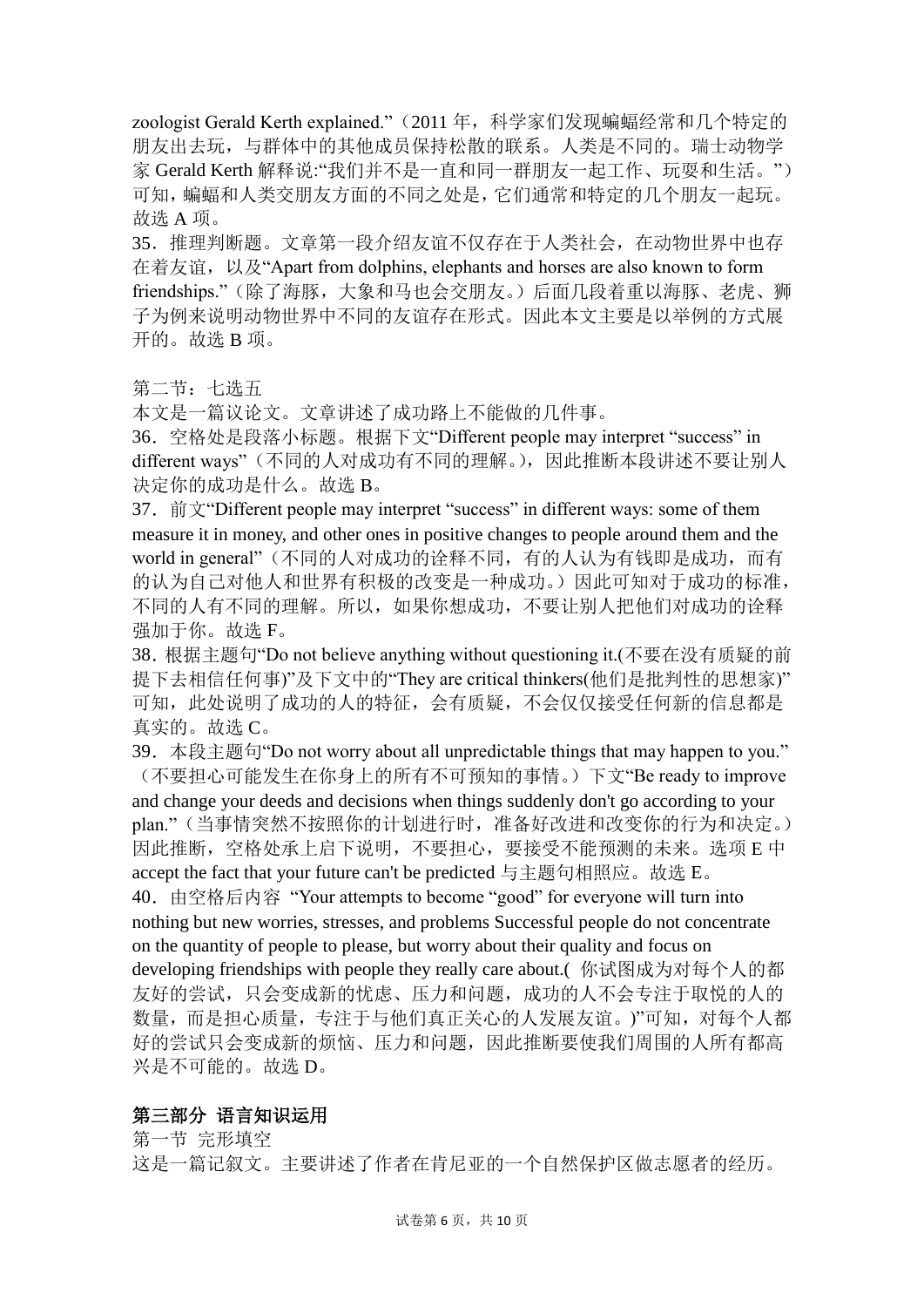这是一段令人难忘的经历,虽然这份工作没有报酬而且非常辛苦,但对作者来说, 这是一个寻找生命意义的过程:总有一个时间,一个地方,一个目的地让作者难 以忘怀,这也许就是生命的意义所在。

【详解】

41.考查名词词义辨析。句意: 我们的工作是保护野生动物。A.ability 能力; B.design 设计;C.work 工作; D.tradition 传统。根据下文"And we also did other work" 可知,我们也做了其它的工作,所以此处指我的工作是保护野生动物。故选 C。 42.考查形容词词义辨析。句意:我们还做了其他志愿工作,帮助当地人民改善生 活条件。A.tough 艰难的; B.potential 潜在的;C.delicate 微妙的,精美的; D.voluntary 志愿的。根据上文"I spent two weeks in Kenya as a volunteer in a natural reserve."可知, 我们在肯尼亚作为志愿者在一个自然保护区度过了两个星期。所以 此处指我们也做了其它的志愿工作。故选 D。

43.考查名词词义辨析。句意同上。A.paces 步调; B.conditions 条件; C.confidence 信心; D.culture 文化。根据上文"improve their living"可知,此处指改善生活条件。 故选 B。

44.考查短语词义辨析。句意: 我缓慢而沉重地步行穿过树林, 拾起一些被非法捕 猎的猎人留下的一些捕捉器,并帮助监控长颈鹿的数量,它们面临着被非法狩猎 的风险。A.walked through 步行穿过; B.wandered around 徘徊; C.showed around 带领 ...... 参观; D.glanced through 浏览。根据下文"with slow heavy steps"可知, 我们 踩着沉重而缓慢的步伐,因而此处指步行穿过森林。故选 A。

45.考查形容词词义辨析。句意同上。A.regular 经常的,有规律的; B.illegal 非法 的;C.important 重要的;D.familiar 熟悉的。根据下文"which was at risk to illegal hunting"可知, 它们面临着非法狩猎的风险, 此处指非法捕猎的猎人留下来的捕捉 器。故选 B

46.考查动词词义辨析。句意:我们也捐赠一些体育器材给当地的学校,你可以看 到他们的课本和教室条件很差。A.donated 捐赠;B.approved 批准;赞成;C.received 接受; D.produced 制造。根据下文" There are so many problems..."可知,有许多的 问题。所以可看出他们的条件很差,因而我们给他们捐赠了一些体育器材。故选 A。 47.考查形容词词义辨析。句意同上。A.real 真的;B.excellent 优秀的;C.poor 劣 质的;差的; D.original 最初的。根据上文"We also sporting equipment to local schools,,可推断,他们的课本和教室的条件很不好,设备状态很差。故选 C。 48.考查名词词义辨析。句意:我们做了些改变,但有时候看起来毫无用处。A.plans 计划; B.decisions 决定; C.appointments 预约;约会; D.changes 改变。根据上 文"We also sporting equipment to local schools,"(我们捐赠了体育器材给当地 的学校)及下文"but sometimes they seemed useless."(但有时似乎毫无用处。)可 知,捐赠设备是对当地学校做出了一些改变,所以此处指我们做了些改变,故选 D。 49.考查动词词义辨析。句意:这里有很多问题需要解决,比如环境破坏,非法狩 猎,缺乏受教育的机会。A.solved 解决; B.regretted 后悔; C.hidden 隐藏;D.realized 意识到。根据上文"There are so many problems that need to be"可知此处指有许多问 题要解决。故选 A。

50.考查名词词义辨析。句意同上。A.attempt 尝试;B.effort 努力; C.access 通道, 进入,机会; D.desire 要求,心愿。根据上文"where you could see their textbooks and classrooms were in condition"(你可以看到他们的课本和教室条件很差)可以 推断,这个地方短缺的是受教育的机会。故选 C。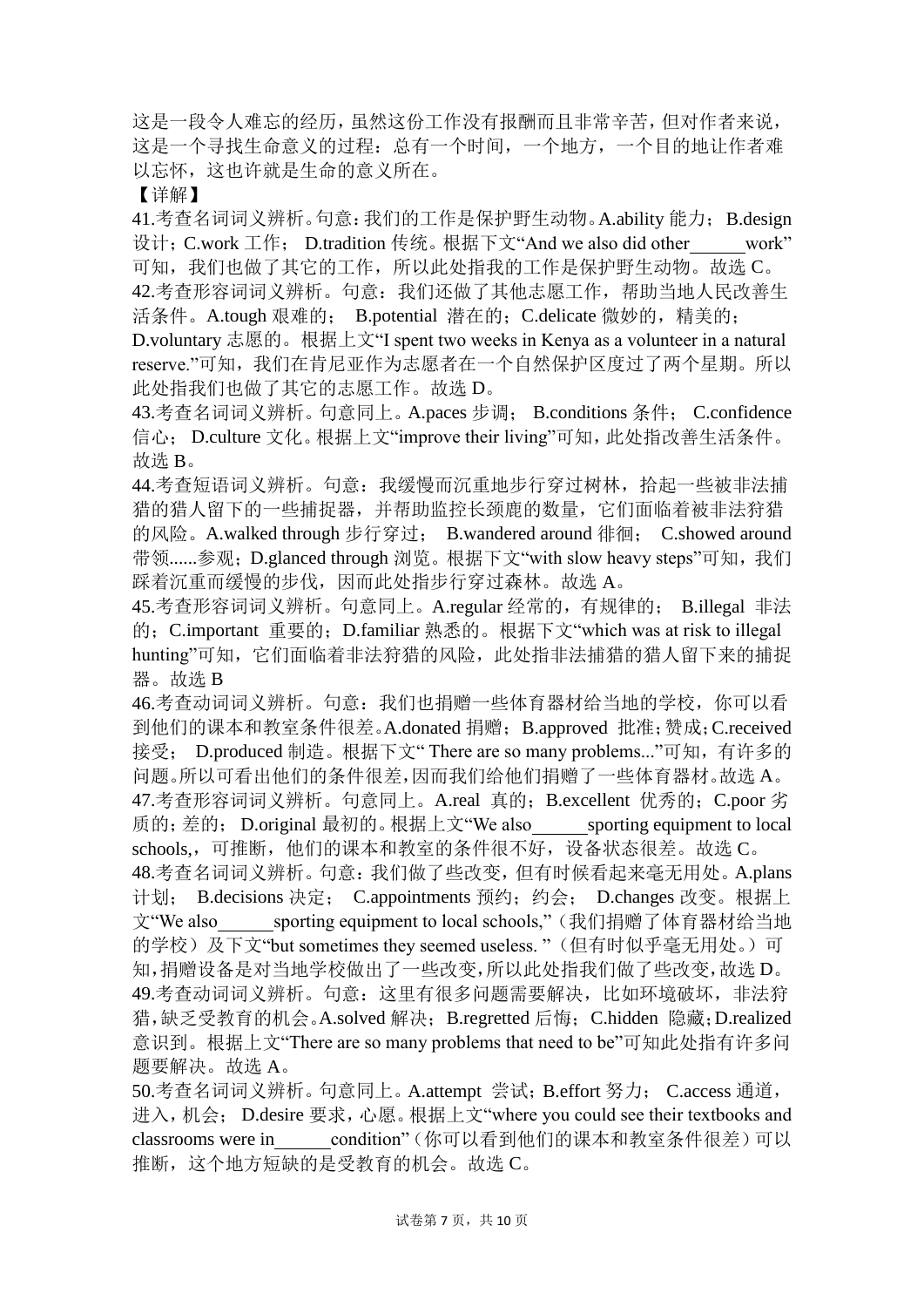51.考查动词词义辨析。句意:一群志愿者能完成什么?A.accept 接受;B.accomplish 实现;完成; C.explain 解释;D.demand 要求。根据下文"These are problems that maybe need to many years to address."(这些问题或许需要很多年去解决), 所以可推断, 我们志愿者是完成/解决不了太多问题的。故选 B。

52.考查动词词义辨析。句意:这些问题或许需要花费很多年去解决。A.meet 满足; 遇见; B.doubt 怀疑; C.live 生存; D.take 拿, 花费。根据下文"many years to address." 可知,此处指花费很多年来解决问题。故选 D。

53.考查连词词义辨析。句意:毕竟,这是没有报酬的,而且通常非常辛苦。A.Of course 当然; B.After all 毕竟;终究; C.In addition 另外;此外; D.In all 总计。 根据上文"So why choose to be a volunteer?"(所以我们为什么选择做一名志愿者 呢 ?) 和下文",it is unpaid and often very hard work."(毕竟,这份工作没 有报酬,而且通常非常辛苦)可知上下文之间是因果关系,选项中只有 B 选项可 以用于解释或者说明理由。故选 B。

54.考查形容词词义辨析。句意:尽管我们很容易气馁,但大多数时候,我们在寻 找的是生命的意义——好好利用我们的时间,做一件好事。A.satisfied感到满意的; B.cautious 谨慎的; C.curious 好奇的; D.discouraged 感到气馁的。根据上文"

it is unpaid and often very hard work.可知, 我们很容易气馁。故选 D。 55.考查名词词义辨析。句意同上。A.time 时间;B.value 价值;C.rule 规则;D.hope 希望。根据上文"most of the time what we are in search of is life's meaning"可知,大 多数时候,我们在寻找的是生命的意义,所以此处是对"生命的意义"的解释说明, 此处指好好利用我们的的时间,做一件好事。故选 A。

56.考查动词词义辨析。句意:这些时刻我会铭记很久,咸咸的空气,几十匹斑马 吃草,山上的日落。A.forgive 原谅; B.forget 忘记;C.remember 记住; D.apologize 道歉。根据下文"impressed in my mind",可知,此处指我会记住这些时刻。故选 C。 57.考查形容词词义辨析。句意:还有当地孩子们的微笑,陌生人之间愉快的笑声, 都深深地印在我的脑海里。A.appropriate 恰当的; B.similar 相似的; C.pleasant 愉 快的; D.powerful 有力的。根据下文"sound of laughter "可知, 此处指愉快的笑声。 故选 C。

58.考查副词词义辨析。句意同上。A.deeply 深深地; B.easily 容易地; C.casually 随意地;D.regularly 定期地。根据下文"impressed in my mind",可知,此处指深深 地印在我的脑海里。故选 A。

59.考查动词词义辨析。句意:这些时刻让我想起,作为一名志愿者我有多自豪。 A.inform 通知;告诉;B.remind 提醒;C.warn 警告; D.cure 治疗。remind sb.of sth. 意为"使某人想起……"; inform sb.of sth.意为"通知某人某事"; warn sb.ofsth.…意为 "警告某人某事"; cure sb.of sth.意为"使某人恢复健康"。根据下文"me of how proud

I am to have been a volunteer. " $\mathcal{R}$ "remind me of a time, a place and a certain

destination."可知,此处指这些时刻提醒我作为一名志愿者是多么的自豪。故选 B。 60.考查名词词义辨析。句意:这些时刻将永远伴随我,提醒我某个时间,某个地 点,某个目的地。A.places 地点; B.chances 机会; C.ways 方法;D.moments 时 刻。根据上文" These are the moments that..."可推断本题与上文构成排比,所以此处 同样指这些时刻。故选 D。

第二节 语篇填空

本文是一篇介绍类说明文。文章介绍了猴子公园,包括它的地理位置,特点,经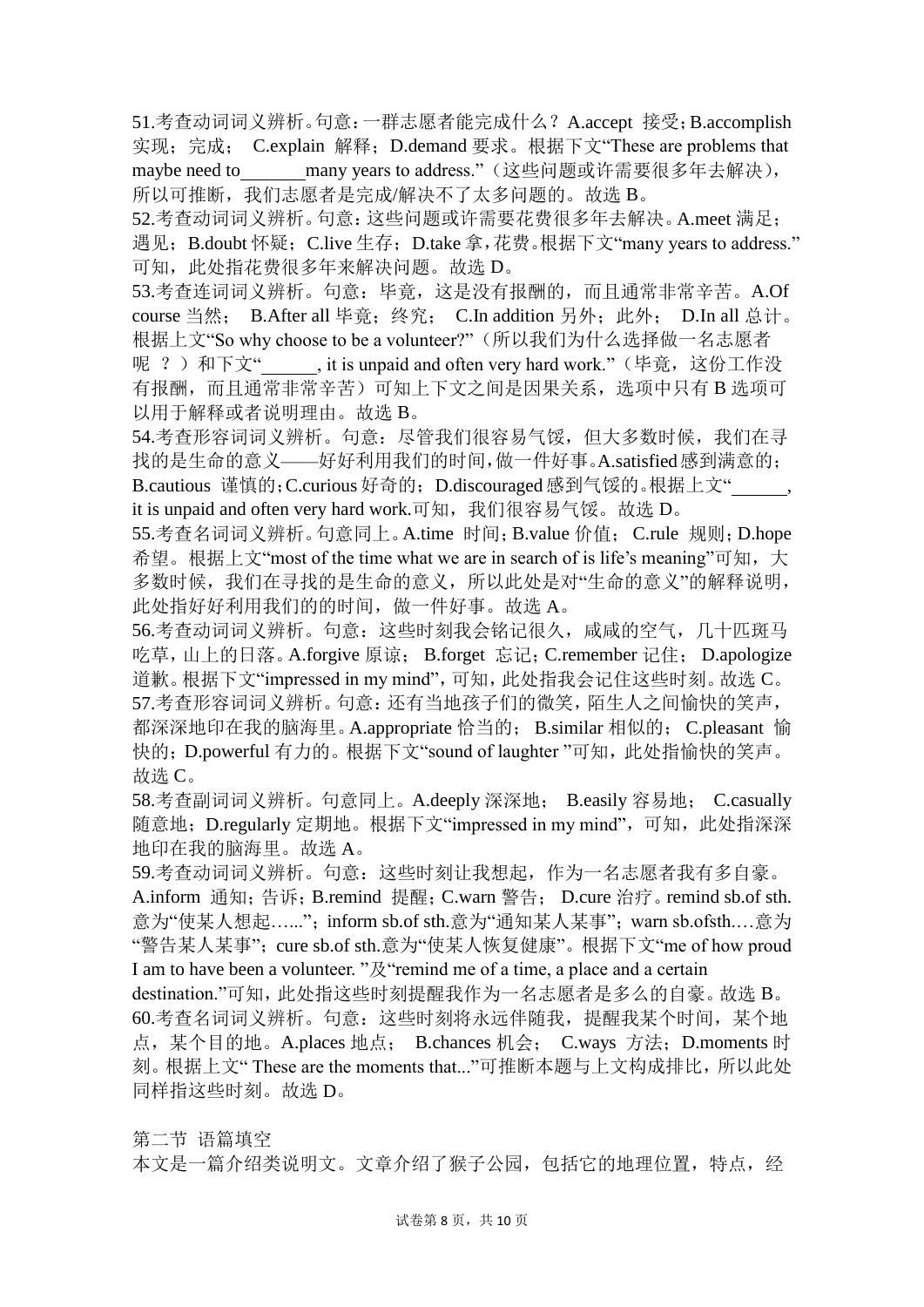营模式等。

61.考查介词。句意:以色列的猴子公园位于耶路撒冷和特拉维夫海滨城市之间, 有 230 多种不同种类的猴子。be home to 是...的故乡, 故填 to。

62.考查非谓语动词。句意:被认为是这个国家最受欢迎的动物景点之一,它提 供了一个独特的体验。设空处在句中作非谓语, 和句子的逻辑主语 it 之间是逻辑 的被动关系,故填 Considered。

63.考查时态和语态。句意:它是由以色列灵长类基金会管理的。设空处在句中 作谓语,和句子的主语 it 之间是被动关系,叙述客观事实,应用一般现在时,结 合主谓一致。故填 is run。

64.考查非谓语动词。句意:它的目的是为猴子提供一个康复中心同时给公众讲 解这些可爱的生物。设空处在句中作非谓语,和句子的逻辑主语 a nonprofit organization 之间是逻辑主动关系。故填 educating。

65.考查时态。句意:该公园已经从饲养场中接收了 630 只猴子。设空处在句中 作谓语, over+时间段"在……期间", 用完成时态, 故填 has received。

66.考查冠词。句意:公园里大多数猴子生活在围墙里。设空处指代上文中的"Israel's Monkey Park"表示特指。故填 the。

67.考查代词。句意:游客们可以近距离观看它们,多亏了一个特别设计的部分, 他们甚至可以与它们互动。设空处在句中作宾语,应用代词的宾格。结合句意。 故填 them。

68.考查副词。句意见上题解析。设空处后为动词,副词修饰动词。故设空处应 用副词形式。故填 specially。

69.考查名词。句意:猴子公园为人类游客提供的家庭友好活动包括工作坊、游 乐设施和爬墙。设空处前为形容词,形容词修饰名词,设空处应为名词形式,且 前无冠词修饰,故应为复数的形式。故填 activities。

70.考查定语从句。句意:此外,还有全面指导的徒步旅行活动,时间最长可达 三个小时。空处引导非限制性定语从句,先行词是 tours,指物,在定语从句中作 主语。需用关系代词 which 引导。故填 which。

第三节 单词拼写

71.考查名词。句意:这次展览的亮点是油画 Clearing After Snow。根据句意和首 字母以及汉语提示可知,应填名词 highlight 作主语,由 is 可知用单数,故填 highlight。 72. 考查形容词。句意: 就我而言, 你方目前的要求违背了我们的基本原则。根 据汉语提示可知,此处填入形容词 contrary 构成固定短语 be contrary to 译为"与…… 相反"。故填 contrary。

73.考查形容词。句意:尼亚加拉大瀑布是一个真正令人惊叹的景象。修饰名词 sight,应用形容词形式;根据句意和所给汉语提示,应是形容词 awesome。故填 awesome。

74 考查名词。句意:有报告说,最近有军队越过边境。根据汉语提示"边界"和空前 的"the"可知, 空处应填名词 border 作宾语, 是不可数名词。故填 border。

75.考查固定短语。句意:她就在那儿,跑得有点上气不接下气。空格处作介词 of 的宾语,再结合汉语提示可知填名词 breath, out of breath 是一个固定短语, 意 为:上气不接下气。故填 breath。

76. 考查名词。句意: 据预测, 将来可以克隆一些器官。分析句子结构可知, 空 处需用名词作主语,根据汉语提示可知, organ 器官, 可数名词, 符合题意; some